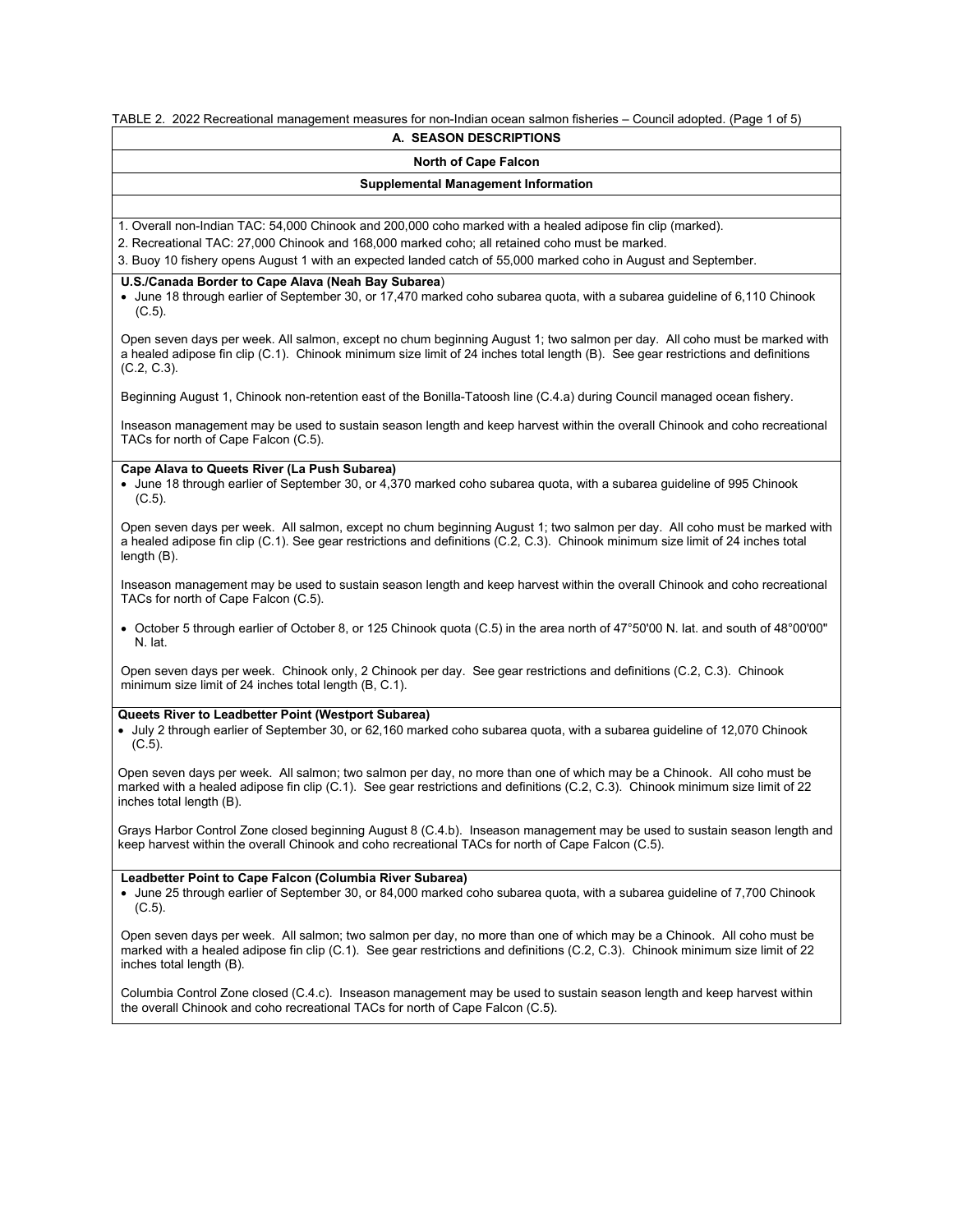TABLE 2. 2022 Recreational management measures for non-Indian ocean salmon fisheries – Council adopted. (Page 2 of 5)

#### **South of Cape Falcon**

#### **Supplemental Management Information**

1. Sacramento River fall Chinook spawning escapement of 198,694 hatchery and natural area adults.

2. Sacramento Index exploitation rate of 49.9%.

3. Klamath River recreational fishery allocation: 2,119 adult Klamath River fall Chinook.

4. Klamath tribal allocation: 9,434 adult Klamath River fall Chinook.

- 5. Overall recreational coho TAC: 100,000 coho marked with a healed adipose fin clip (marked), and 17,000 coho in the nonmark-selective coho fishery.
- 6. Fisheries may need to be adjusted to meet NMFS ESA consultation standards, FMP requirements, other management objectives, or upon receipt of new allocation recommendations from the CFGC.
- 7. For fisheries scheduled prior to May 16, 2022, see 2021 management measures, which are subject to inseason action and the 2022 season description described below.

### **A. SEASON DESCRIPTIONS**

#### **South of Cape Falcon**

**Cape Falcon to Humbug Mt.**

• March 15-May 15;

• May 16-October 31 (C.6).

Open seven days per week. All salmon except coho, except as provided below during the all-salmon mark-selective coho fishery and the non-mark-selective coho fishery (C.5), two fish per day (C.1). Chinook minimum size limit of 24 inches total length (B). See gear restrictions and definitions (C.2, C.3).

In 2023, the season will open March 15 for all salmon except coho, two salmon per day (C.1). Chinook minimum size limit of 24 inches total length (B); and the same gear restrictions as in 2022 (C.2, C.3). This opening could be modified following Council review at its March 2023 meeting.

### **Cape Falcon to OR/CA Border.**

All-salmon mark-selective coho fishery:

• June 18 through the earlier of August 21, or 100,000 marked coho quota (C.6).

Open seven days per week. Cape Falcon to Humbug Mt.: All salmon two salmon per day. Humbug Mt. to OR/CA Border: June 18- 24, all salmon except Chinook, two salmon per day; and June 25-August 21 or coho quota, all salmon, two salmon per day. All retained coho must be marked with a healed adipose fin clip. See minimum size limits (B). See gear restrictions and definitions (C.2, C.3).

Any remainder of the mark-selective coho quota may be transferred inseason on an impact neutral basis to the non-selective coho quota from Cape Falcon to Humbug Mountain (C.5).

#### **Cape Falcon to Humbug Mt.**

Non-mark-selective coho fishery:

• September 3 through the earlier of September 30, or 17,000 non-mark-selective coho quota (C.6). Open days may be modified inseason.

Open seven days per week. All salmon, two salmon per day (C.1). See minimum size limits (B). See gear restrictions and definitions (C.2, C.3).

### **Humbug Mt. to OR/CA Border (Oregon KMZ)**

• June 25-August 21 (C.6).

Open seven days per week. All salmon except coho, except as listed above for the mark-selective coho fishery From Cape Falcon to the OR/CA Border (June 18-August 21). Two salmon per day (C.1). Chinook minimum size limit of 24 inches total length (B). See gear restrictions and definitions (C.2, C.3).

**For Recreational Fisheries from Cape Falcon to Humbug Mt.:** Fishing in the Stonewall Bank yelloweye rockfish conservation area restricted to trolling only on days the all depth recreational halibut fishery is open (call the halibut fishing hotline 1-800-662- 9825 for specific dates) (C.3.b, C.4.d).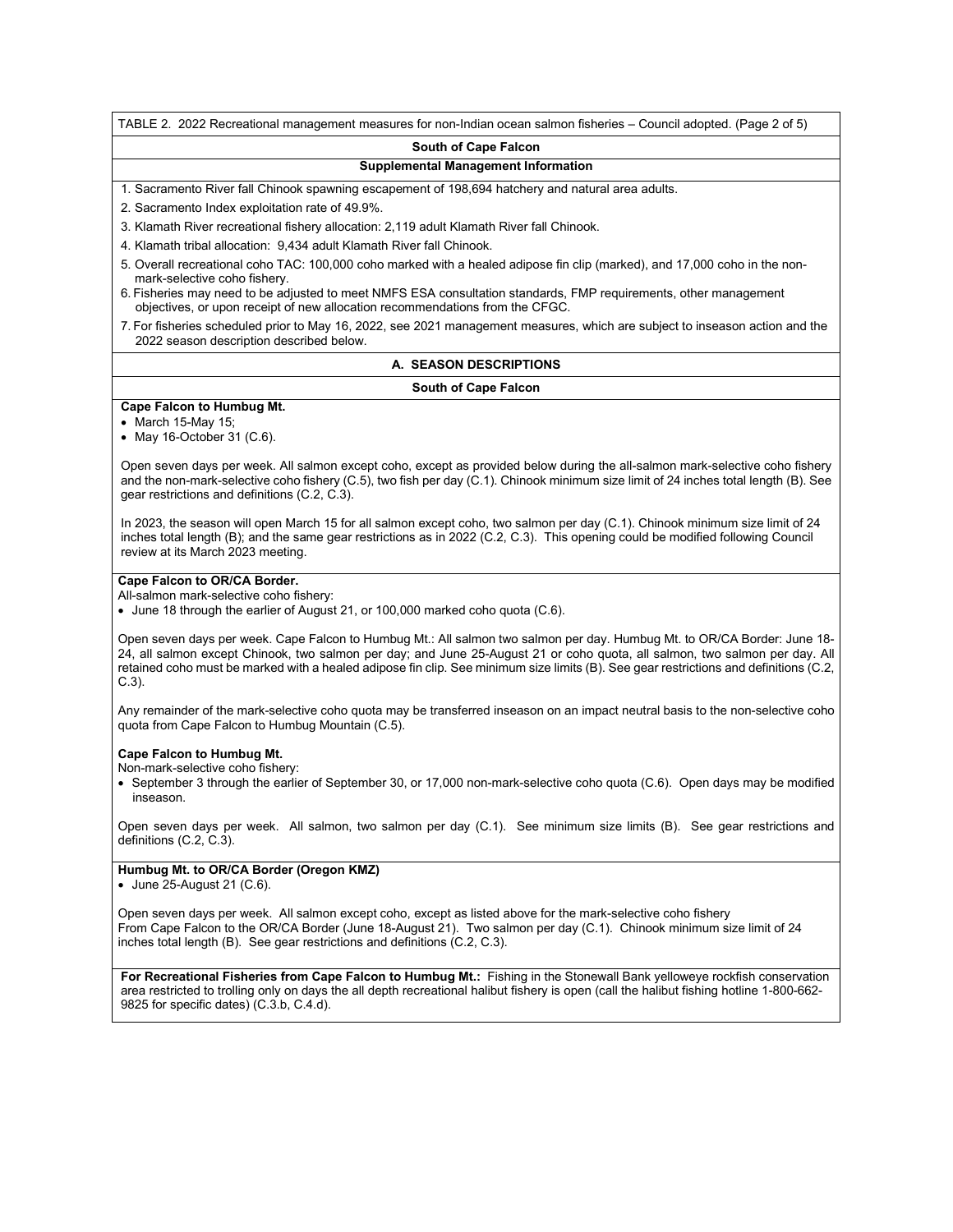| TABLE 2. 2022 Recreational management measures for non-Indian ocean salmon fisheries - Council adopted.<br>(Page 3 of 5)                                                                                                                                                                                                                                                                             |  |  |  |  |
|------------------------------------------------------------------------------------------------------------------------------------------------------------------------------------------------------------------------------------------------------------------------------------------------------------------------------------------------------------------------------------------------------|--|--|--|--|
| A. SEASON DESCRIPTIONS                                                                                                                                                                                                                                                                                                                                                                               |  |  |  |  |
| OR/CA Border to latitude 40°10' N. (California KMZ)<br>• May 1-May 15;<br>• May 16-31;<br>• August 1-September 5 (C.6).                                                                                                                                                                                                                                                                              |  |  |  |  |
| Open seven days per week. All salmon except coho, two salmon per day (C.1). Chinook minimum size limit of 20 inches total<br>length (B). See gear restrictions and<br>definitions (C.2, C.3).                                                                                                                                                                                                        |  |  |  |  |
| Klamath Control Zone closed in August (C.4.e). See California State regulations for additional closures adjacent to the Smith, Eel,<br>and Klamath Rivers.                                                                                                                                                                                                                                           |  |  |  |  |
| In 2023, season opens May 1 for all salmon except coho, two salmon per day (C.1). Chinook minimum size limit of 20 inches total<br>length (B); and the same gear restrictions as in 2022 (C.2, C.3). This opening could be modified following Council review at its<br>March or April 2023 meeting.                                                                                                  |  |  |  |  |
| Latitude 40°10' N. to Point Arena (Fort Bragg)<br>• May 1-15;<br>$\bullet$ May 16-July 4;<br>$\bullet$ July 22-September 5 (C.6).                                                                                                                                                                                                                                                                    |  |  |  |  |
| Open seven days per week. All salmon except coho, two salmon per day (C.1). Chinook minimum size limit of 20 inches total<br>length (B). See gear restrictions and definitions (C.2, C.3).                                                                                                                                                                                                           |  |  |  |  |
| In 2023, season opens April 1 for all salmon except coho, two salmon per day (C.1). Chinook minimum size limit of 20 inches<br>total length (B); and the same gear restrictions as in 2022 (C.2, C.3). This opening could be modified following Council review at<br>its March 2023 meeting.                                                                                                         |  |  |  |  |
| Point Arena to Pigeon Point (San Francisco)<br>• April 2-May 15 (C.6).                                                                                                                                                                                                                                                                                                                               |  |  |  |  |
| Open seven days per week. All salmon except coho, two salmon per day (C.1). Chinook minimum size limit of 24 inches total<br>length (B). See gear restrictions and definitions (C.2, C.3).                                                                                                                                                                                                           |  |  |  |  |
| • May 16-31;<br>• June 23-October 31 (C.6).                                                                                                                                                                                                                                                                                                                                                          |  |  |  |  |
| Open seven days per week. All salmon except coho, two salmon per day (C.1). Chinook minimum size limit of 20 inches total<br>length (B). See gear restrictions and definitions (C.2, C.3).                                                                                                                                                                                                           |  |  |  |  |
| In 2023, season opens April 1 for all salmon except coho, two salmon per day (C.1). Chinook minimum size limit of 24 inches<br>total length (B); and the same gear restrictions as in 2022 (C.2, C.3). This opening could be modified following Council review at<br>its March 2023 meeting.                                                                                                         |  |  |  |  |
| Pigeon Point to U.S./Mexico Border (Monterey)<br>April 2-May 15 (C.6).                                                                                                                                                                                                                                                                                                                               |  |  |  |  |
| Open seven days per week. All salmon except coho, two salmon per day (C.1). Chinook minimum size limit of 24 inches total<br>length (B). See gear restrictions and definitions (C.2, C.3).                                                                                                                                                                                                           |  |  |  |  |
| • May 16-October 2 $(C.6)$ .                                                                                                                                                                                                                                                                                                                                                                         |  |  |  |  |
| Open seven days per week. All salmon except coho, two salmon per day (C.1). Chinook minimum size limit 20 inches total<br>length. See gear restrictions and definitions (C.2, C.3).                                                                                                                                                                                                                  |  |  |  |  |
| In 2023, season opens April 1 for all salmon except coho, two salmon per day (C.1). Chinook minimum size limit of 24 inches<br>total length (B); and the same gear restrictions as in 2022 (C.2, C.3). This opening could be modified following Council review at<br>its March 2023 meeting.                                                                                                         |  |  |  |  |
| California State regulations require all salmon be made available to a CDFW representative for sampling immediately at port of<br>landing. Any person in possession of a salmon with a missing adipose fin, upon request by an authorized agent or employee of<br>the CDFW, shall immediately relinquish the head of the salmon to the State (California Code of Regulations Title 14 Section 1.73). |  |  |  |  |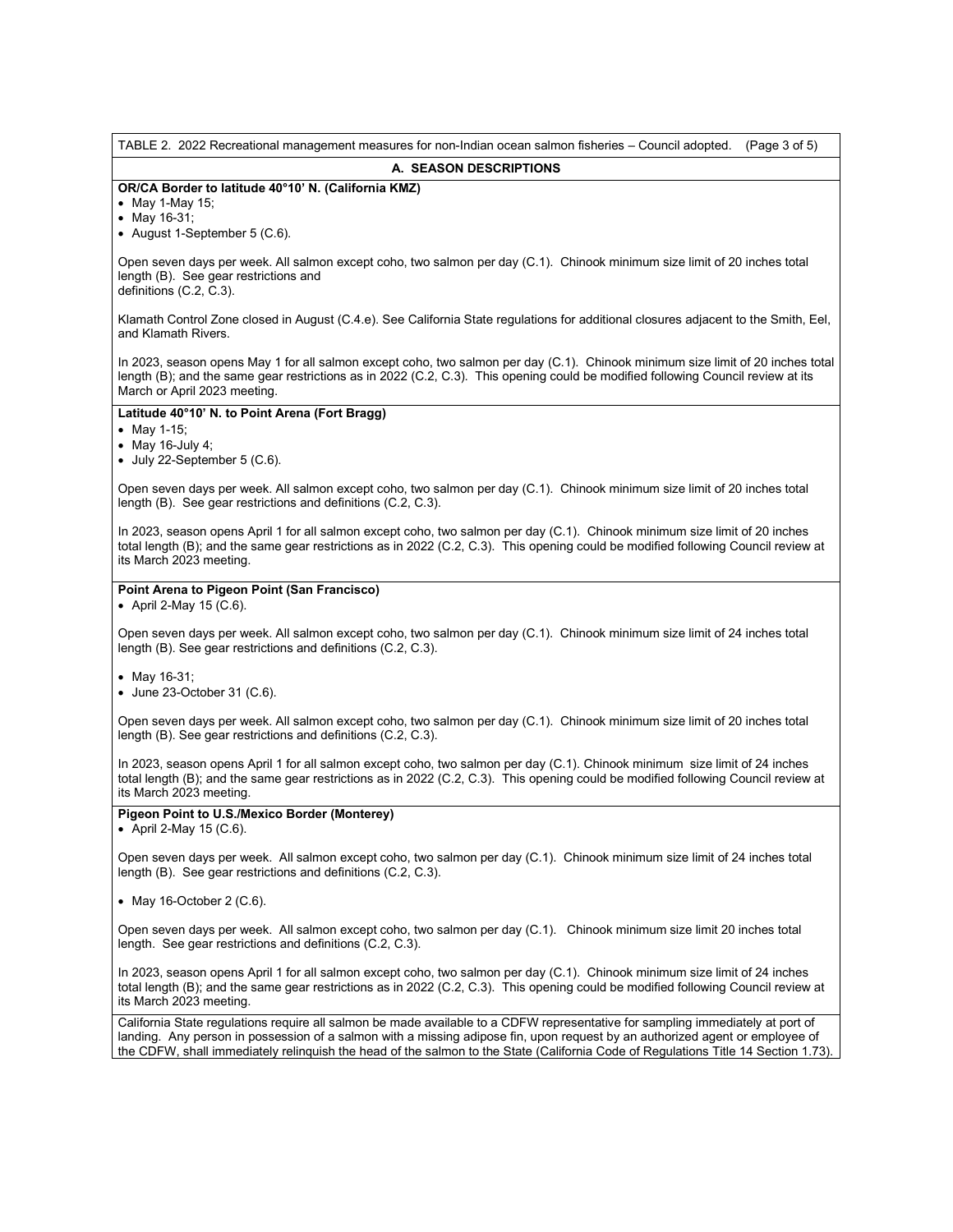TABLE 2. 2022 Recreational management measures for non-Indian ocean salmon fisheries – Council adopted. (Page 4 of 5)

**B. MINIMUM SIZE (Inches) (See C.1)**

| Area (when open)                                   | Chinook | Coho                     | Pink |
|----------------------------------------------------|---------|--------------------------|------|
| North of Cape Falcon (Westport and Columbia River) | 22      | 16                       | None |
| North of Cape Falcon (Neah Bay and La Push)        | 24      | 16                       | None |
| Cape Falcon to Humbug Mt.                          | 24      | 16                       | None |
| Humbug Mt. to OR/CA Border                         | 24      | 16                       | None |
| OR/CA Border to Pt. Arena                          | 20      | $\overline{\phantom{a}}$ | 20   |
| Pt. Arena to Pigeon Pt. through May 15             | 24      |                          | 24   |
| Pt. Arena to Pigeon Pt. beginning May 16           | 20      |                          | 20   |
| Pigeon Pt. to U.S./Mexico Border through May 15    | 24      | $\overline{\phantom{a}}$ | 24   |
| Pigeon Pt. to U.S./Mexico Border beginning May 16  | 20      |                          | 20   |

C.1. Compliance with Minimum Size and Other Special Restrictions: All salmon on board a vessel must meet the minimum size or other special requirements for the area being fished and the area in which they are landed if that area is open. Salmon may be landed in an area that is closed only if they meet the minimum size or other special requirements for the area in which they were caught. Salmon may not be filleted prior to landing.

*Ocean Boat Limits*: Off the coast of Washington, Oregon, and California, each fisher aboard a vessel may continue to use angling gear until the combined daily limits of Chinook and coho salmon for all licensed and juvenile anglers aboard have been attained (additional state restrictions may apply).

C.2. Gear Restrictions: Salmon may be taken only by hook and line using barbless hooks. All persons fishing for salmon, and all persons fishing from a boat with salmon on board must meet the gear restrictions listed below for specific areas or seasons.

a. *U.S./Canada Border to Pt. Conception, California*: No more than one rod may be used per angler; and no more than two single point, single shank, barbless hooks are required for all fishing gear.

- b. *Latitude 40°10' N. to Pt. Conception, California:* Single point, single shank, barbless circle hooks (see gear definitions below) are required when fishing with bait by any means other than trolling, and no more than two such hooks shall be used. When angling with two hooks, the distance between the hooks must not exceed five inches when measured from the top of the eye of the top hook to the inner base of the curve of the lower hook, and both hooks must be permanently tied in place (hard tied). Circle hooks are not required when artificial lures are used without bait.
- C.3. Gear Definitions:
	- a. *Recreational fishing gear defined*: Off Oregon and Washington, angling tackle consists of a single line that must be attached to a rod and reel held by hand or closely attended; the rod and reel must be held by hand while playing a hooked fish. No person may use more than one rod and line while fishing off Oregon or Washington. Off California, the line must be attached to a rod and reel held by hand or closely attended; weights directly attached to a line may not exceed four pounds (1.8 kg). While fishing off California north of Pt. Conception, no person fishing for salmon, and no person fishing from a boat with salmon on board, may use more than one rod and line. Fishing includes any activity which can reasonably be expected to result in the catching, taking, or harvesting of fish.
	- b. *Trolling defined*: Angling from a boat or floating device that is making way by means of a source of power, other than drifting by means of the prevailing water current or weather conditions.
	- c. *Circle hook defined*: A hook with a generally circular shape and a point which turns inward, pointing directly to the shank at a 90° angle.